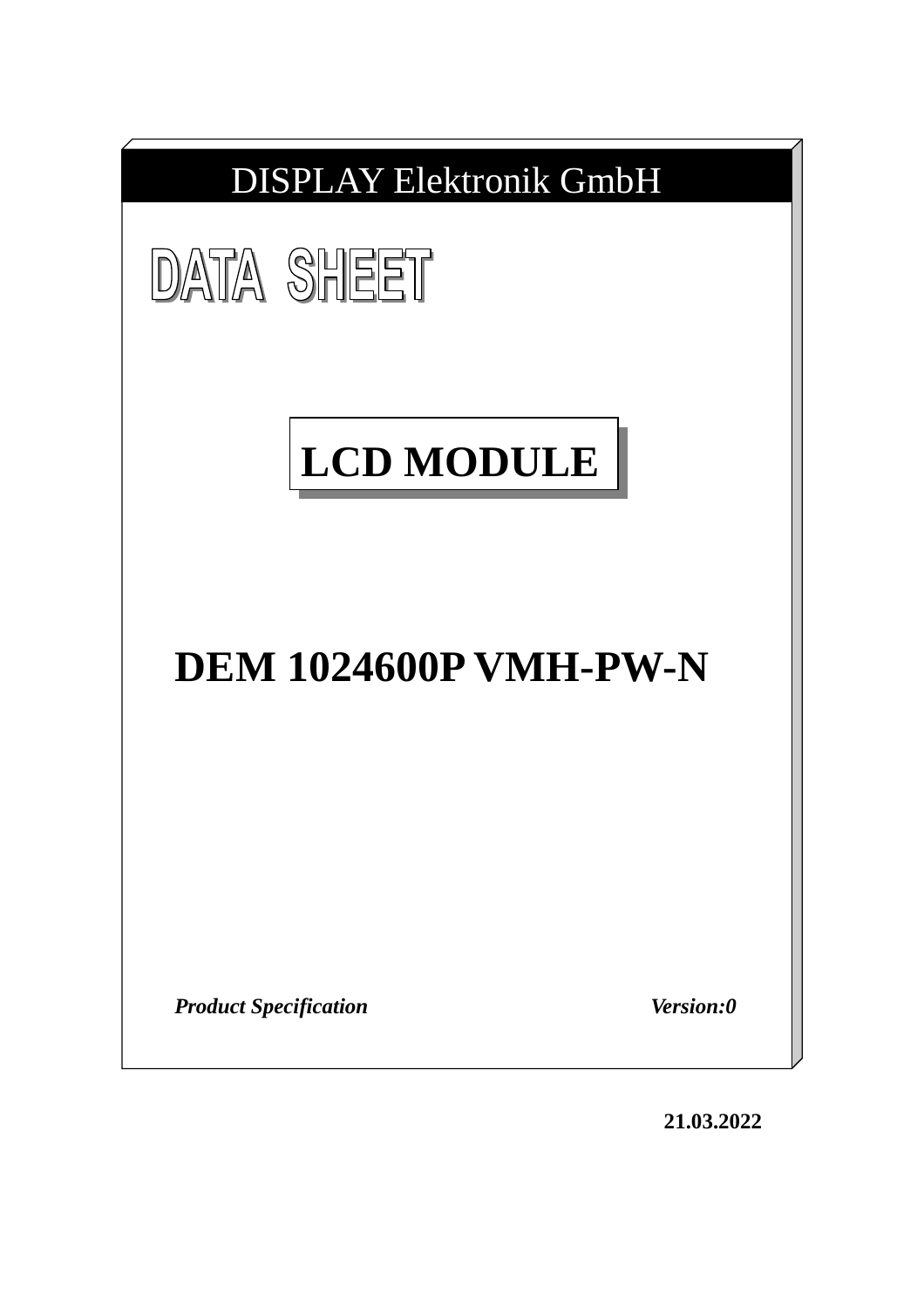# GENERAL SPECIFICATION

# MODULE NO. :

# DEM 1024600P VMH-PW-N **CUSTOMER**

| VERSION NO.      | <b>CHANGE DESCRIPTION</b> | <b>DATE</b> |
|------------------|---------------------------|-------------|
| $\boldsymbol{0}$ | Original Version          | 21.03.2022  |
|                  |                           |             |
|                  |                           |             |
|                  |                           |             |
|                  |                           |             |
|                  |                           |             |
|                  |                           |             |
|                  |                           |             |
|                  |                           |             |
|                  |                           |             |
|                  |                           |             |
|                  |                           |             |
|                  |                           |             |
|                  |                           |             |

PREPARED BY: YK DATE: 21.03.2022

APPROVEDBY: WH DATE: 21.03.2022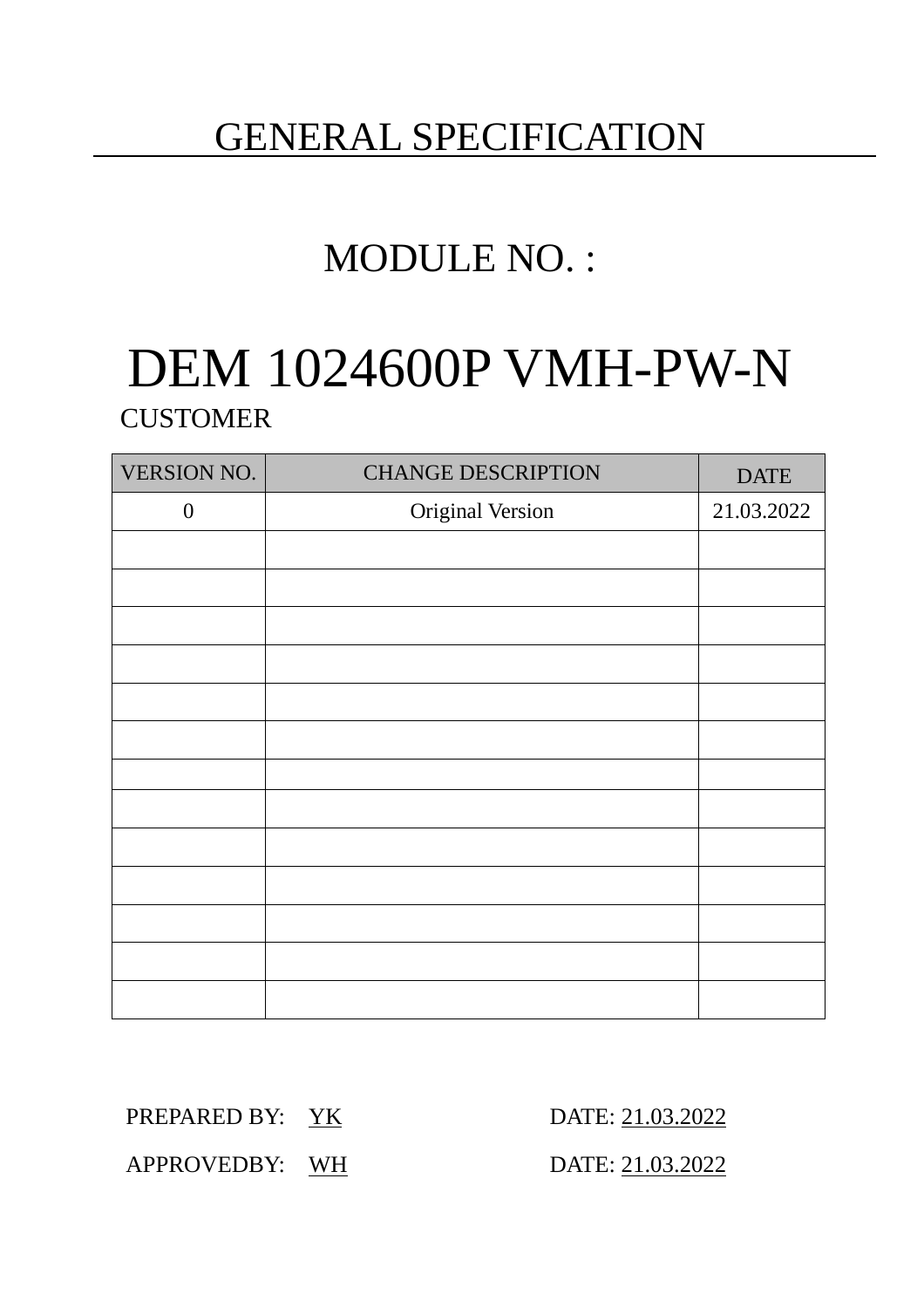## **CONTENTS**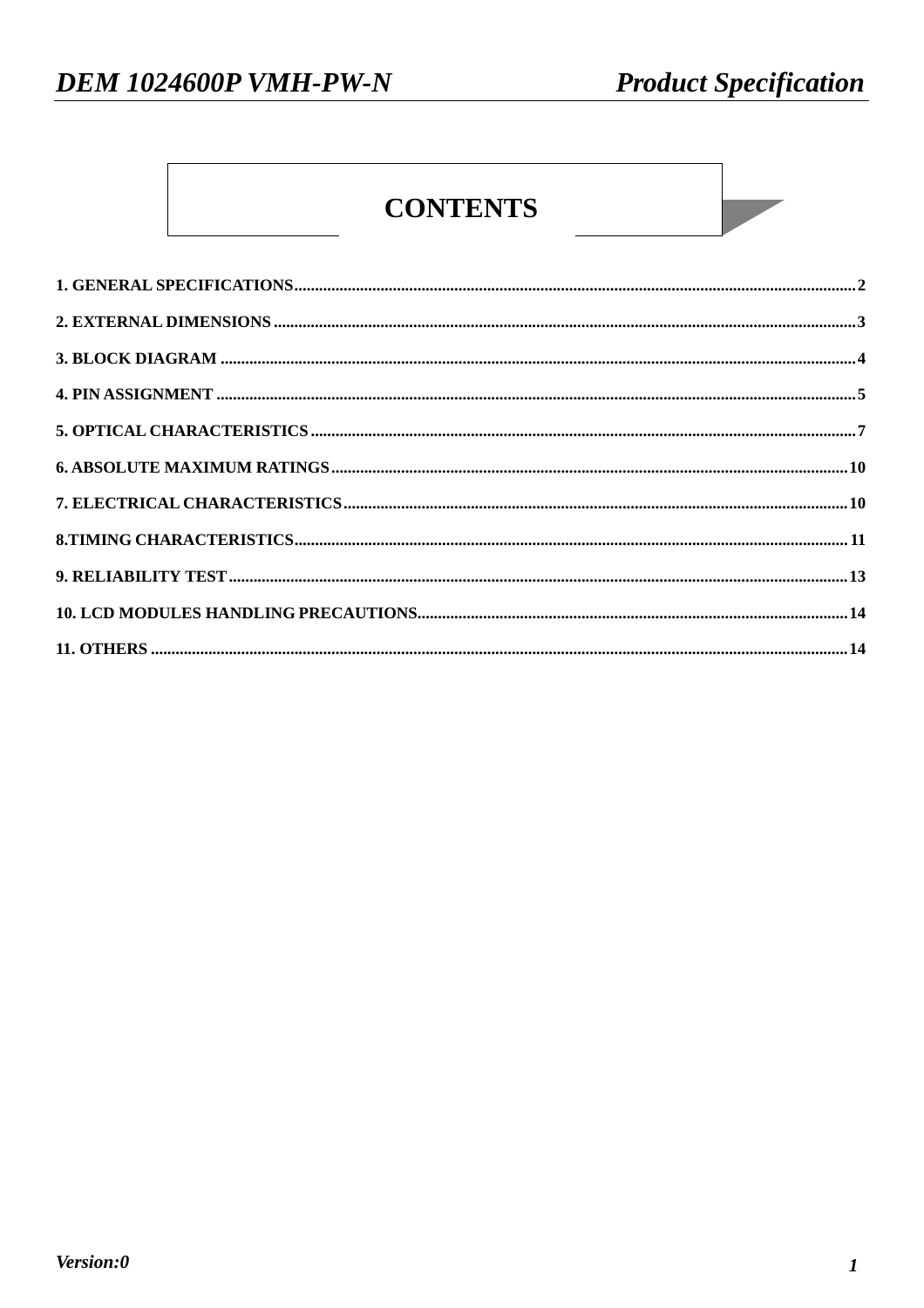## **1. GENERAL SPECIFICATIONS**

| <b>ITEM</b>                           | <b>STANDARD VALUE</b>                | <b>UNIT</b> |
|---------------------------------------|--------------------------------------|-------------|
| <b>LCD SIZE</b>                       | 10.1 TFT                             | inch        |
| <b>LCD TYPE</b>                       | TFT/IPS/ NORMALLY BLACK/TRANSMISSIVE |             |
| <b>MODULE SIZE</b>                    | $235.00 \times 143.00 \times 5.05$   | mm          |
| <b>ACTIVE AREA</b>                    | 222.72 x 125.28                      | mm          |
| PIXEL PITCH (W*H)                     | $0.2175 \times 0.2088$               |             |
| NUMBER OF PIXELS                      | $1024 \times 600$                    |             |
| <b>DRIVER IC</b>                      | $EK73215 + EK79001H$                 |             |
| <b>INTERFACE TYPE</b>                 | RGB                                  |             |
| RECOMMEND VIEWING DIRECTION           | <b>ALL</b>                           | O'clock     |
| <b>GRAY SCALE INVERSION DIRECTION</b> |                                      | O'clock     |
| <b>COLORS</b>                         | 16.7 MILLION                         |             |
| <b>BACKLIGHT TYPE</b>                 | <b>24-DIES WHITE LED</b>             |             |
| <b>TOUCH PANEL TYPE</b>               | <b>WITHOUT</b>                       |             |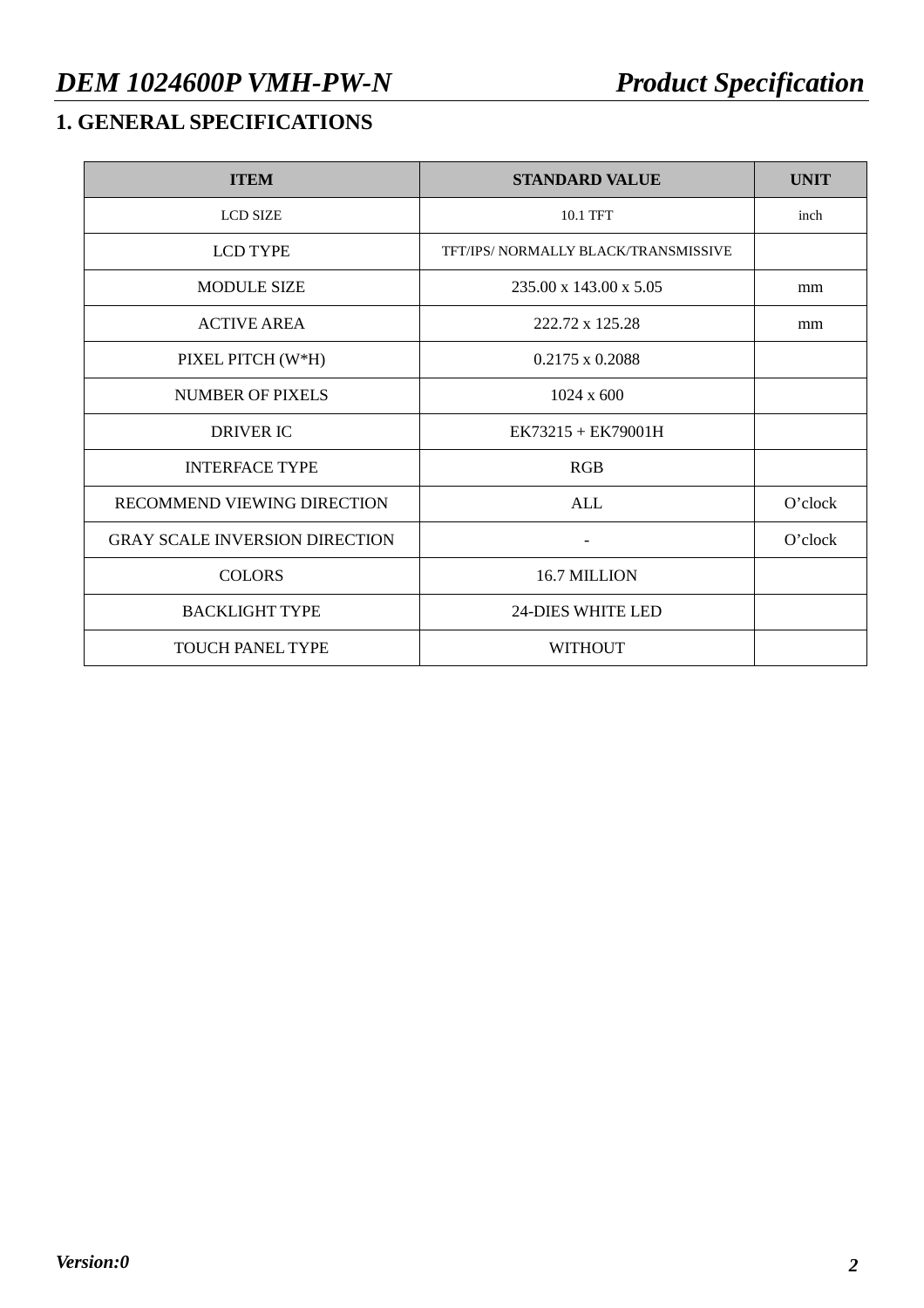#### **2. EXTERNAL DIMENSIONS**



1.Unmarked tolerance is ±0.2<br>2.All materials comply with RoHS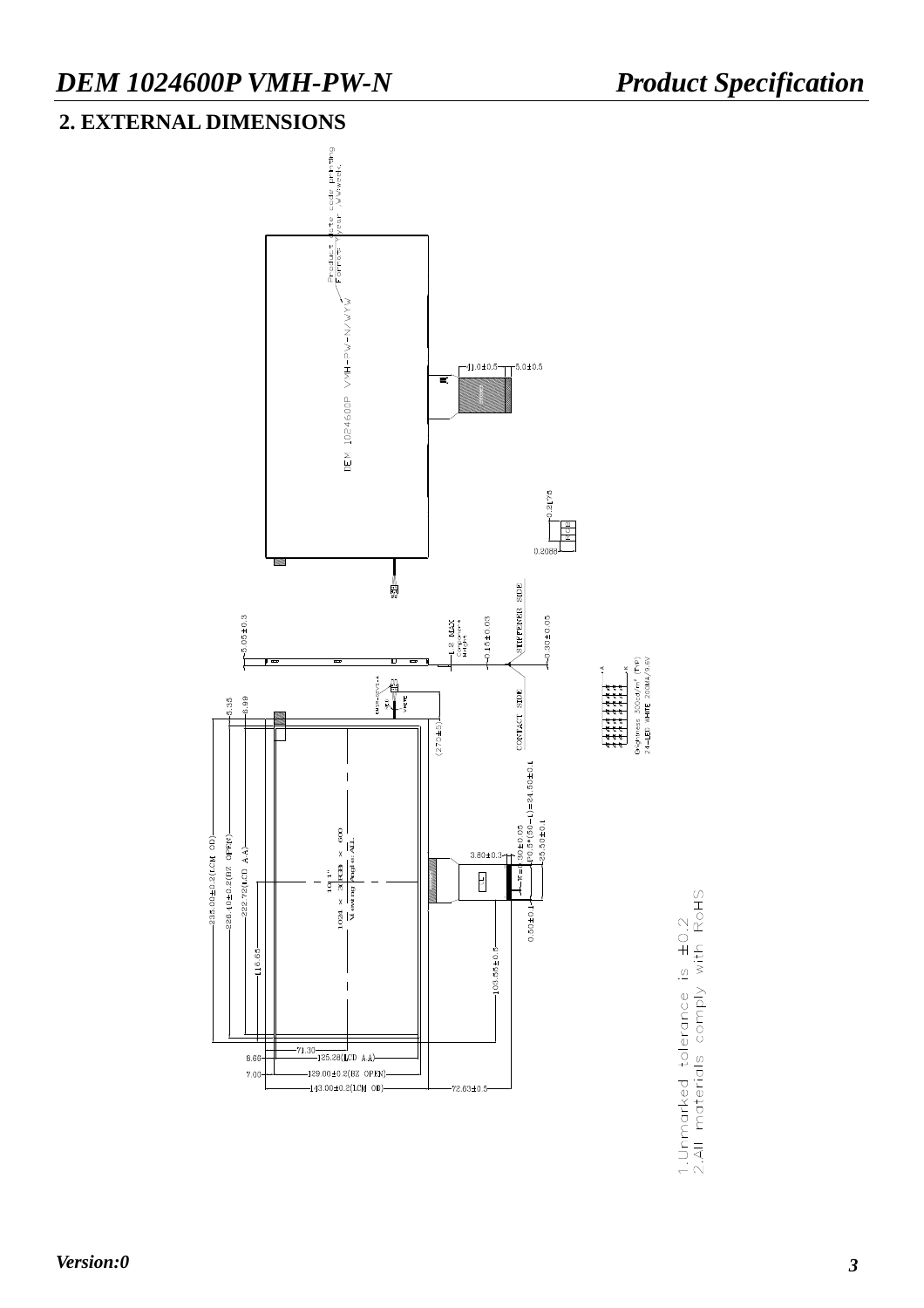#### **3. BLOCK DIAGRAM**

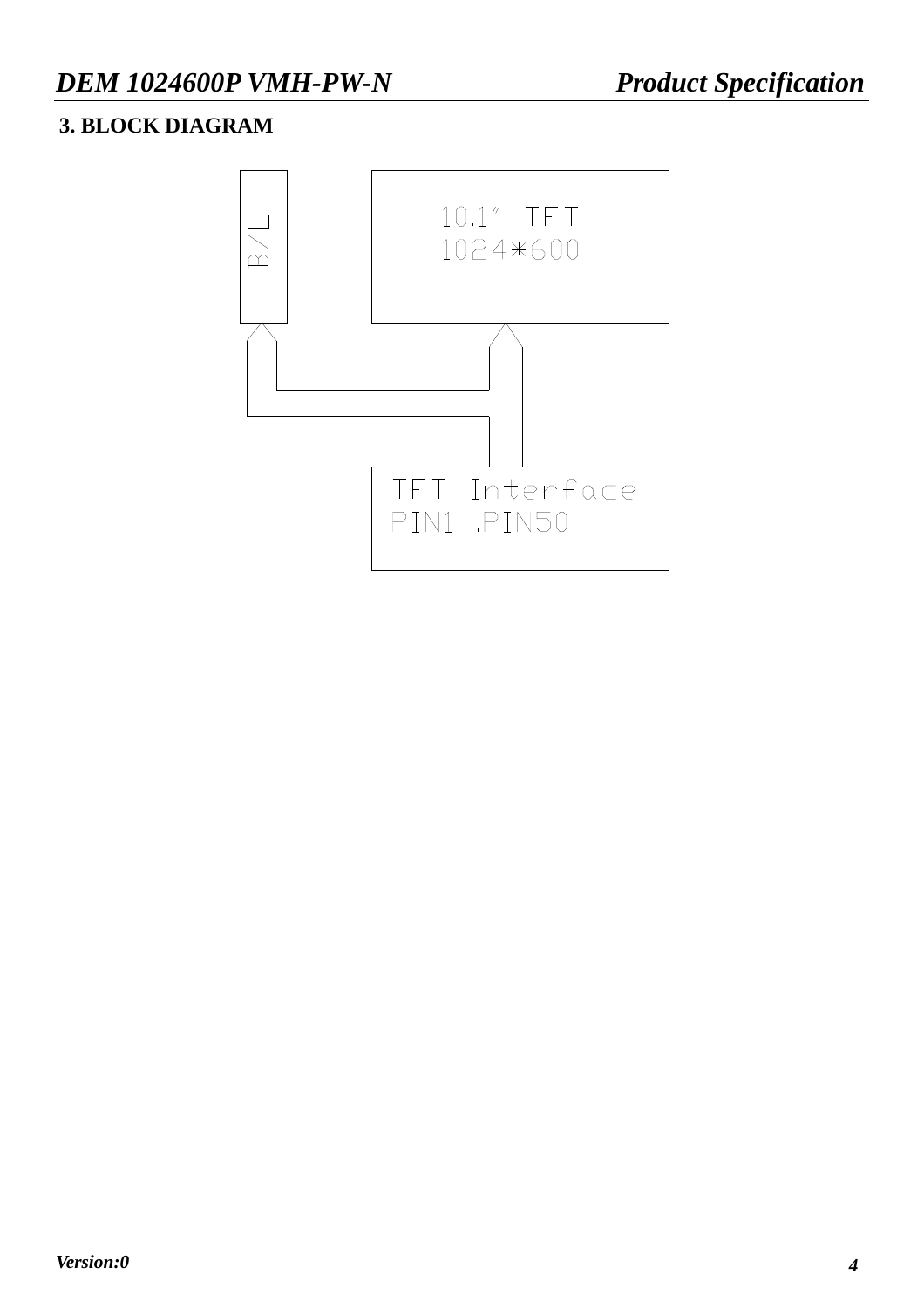#### **4. PIN ASSIGNMENT**

| PIN NO.          | <b>SYMBOL</b>        | <b>DESCRIPTION</b>        | <b>REMARK</b> |
|------------------|----------------------|---------------------------|---------------|
| $\mathbf{1}$     | NC                   | No connection             |               |
| $\overline{2}$   | NC                   | No connection             |               |
| $\overline{3}$   | $\rm NC$             | No connection             |               |
| $\overline{4}$   | NC                   | No connection             |               |
| 5                | $\operatorname{GND}$ | Power ground              |               |
| $6\,$            | <b>VCOM</b>          | Common voltage            |               |
| $\boldsymbol{7}$ | <b>DVDD</b>          | Power for Digital Circuit |               |
| $8\,$            | <b>MODE</b>          | DE/SYNC mode select       | Note 1        |
| 9                | DE                   | Data input enable         |               |
| 10               | <b>VS</b>            | Vertical sync signal      |               |
| 11               | <b>HS</b>            | Horizontal sync signal    |               |
| 12               | B7                   | Blue data                 |               |
| 13               | <b>B6</b>            | Blue data                 |               |
| 14               | B <sub>5</sub>       | Blue data                 |               |
| 15               | B4                   | Blue data                 |               |
| 16               | B <sub>3</sub>       | Blue data                 |               |
| 17               | B2                   | Blue data                 |               |
| 18               | B1                   | Blue data                 |               |
| 19               | B <sub>0</sub>       | Blue data                 |               |
| 20               | G7                   | Green data                |               |
| 21               | G <sub>6</sub>       | Green data                |               |
| 22               | G <sub>5</sub>       | Green data                |               |
| 23               | G4                   | Green data                |               |
| 24               | G <sub>3</sub>       | Green data                |               |
| 25               | G2                   | Green data                |               |
| 26               | G <sub>1</sub>       | Green data                |               |
| 27               | ${\rm G0}$           | Green data                |               |
| 28               | R7                   | Red data                  |               |
| 29               | R <sub>6</sub>       | Red data                  |               |
| 30               | R <sub>5</sub>       | Red data                  |               |
| 31               | R4                   | Red data                  |               |
| 32               | R3                   | Red data                  |               |
| 33               | R2                   | Red data                  |               |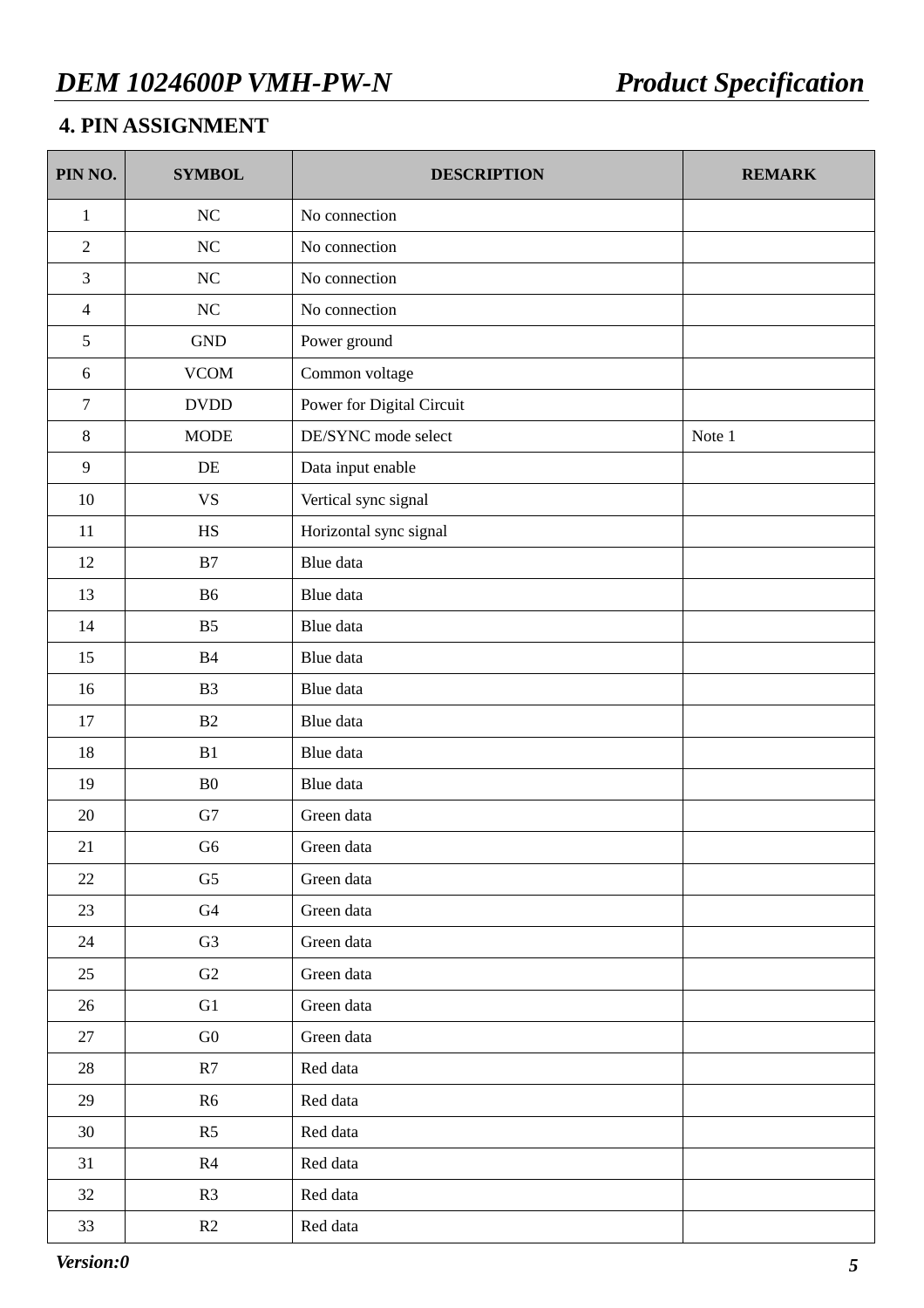| 34 | R1             | Red data                 |        |
|----|----------------|--------------------------|--------|
| 35 | R <sub>0</sub> | Red data                 |        |
| 36 | <b>GND</b>     | Power ground             |        |
| 37 | <b>DCLK</b>    | Clock signal             |        |
| 38 | <b>GND</b>     | Power ground             |        |
| 39 | L/R            | Left/right select        | Note 2 |
| 40 | U/D            | Up/down select           | Note 3 |
| 41 | <b>VGH</b>     | Gate ON Voltage          |        |
| 42 | <b>VGL</b>     | Gate OFF Voltage         |        |
| 43 | <b>AVDD</b>    | Power for Analog Circuit |        |
| 44 | <b>RESET</b>   | Global reset pin         |        |
| 45 | NC             | No connection            |        |
| 46 | <b>VCOM</b>    | Common voltage           |        |
| 47 | <b>DITHB</b>   | Dithering function       | Note 4 |
| 48 | <b>GND</b>     | Power ground             |        |
| 49 | $\rm NC$       | No connection            |        |
| 50 | NC             | No connection            |        |

Note 1: DE / SYNC mode select .Normally pull high

When MODE =H : DE mode.

When MODE = L: SYNC mode.

- Note 2: Source Right or Left sequence control. Normally pull high. When  $L/R = H : S1 \rightarrow S2 \rightarrow S3$ ........ $\rightarrow S1536$ When  $L/R = L: S1536 \rightarrow$ ......... $S3 \rightarrow S2 \rightarrow S1$
- Note 3 : Gate Up or Down scan control. Normally pull low. When  $U/D = H$ , STV1 output vertical start pulse and UD pin output logical  $\prime\prime$  1" to Gate driver. When  $U/D = L$ , STV2 output vertical start pulse and UD pin output logical "0" to Gate driver.
- Note 4 : Dithering function enable control. Normally pull low When  $DITHB = H$ , Enable internal dithering function When  $DITHB = L$ , Disable internal dithering function.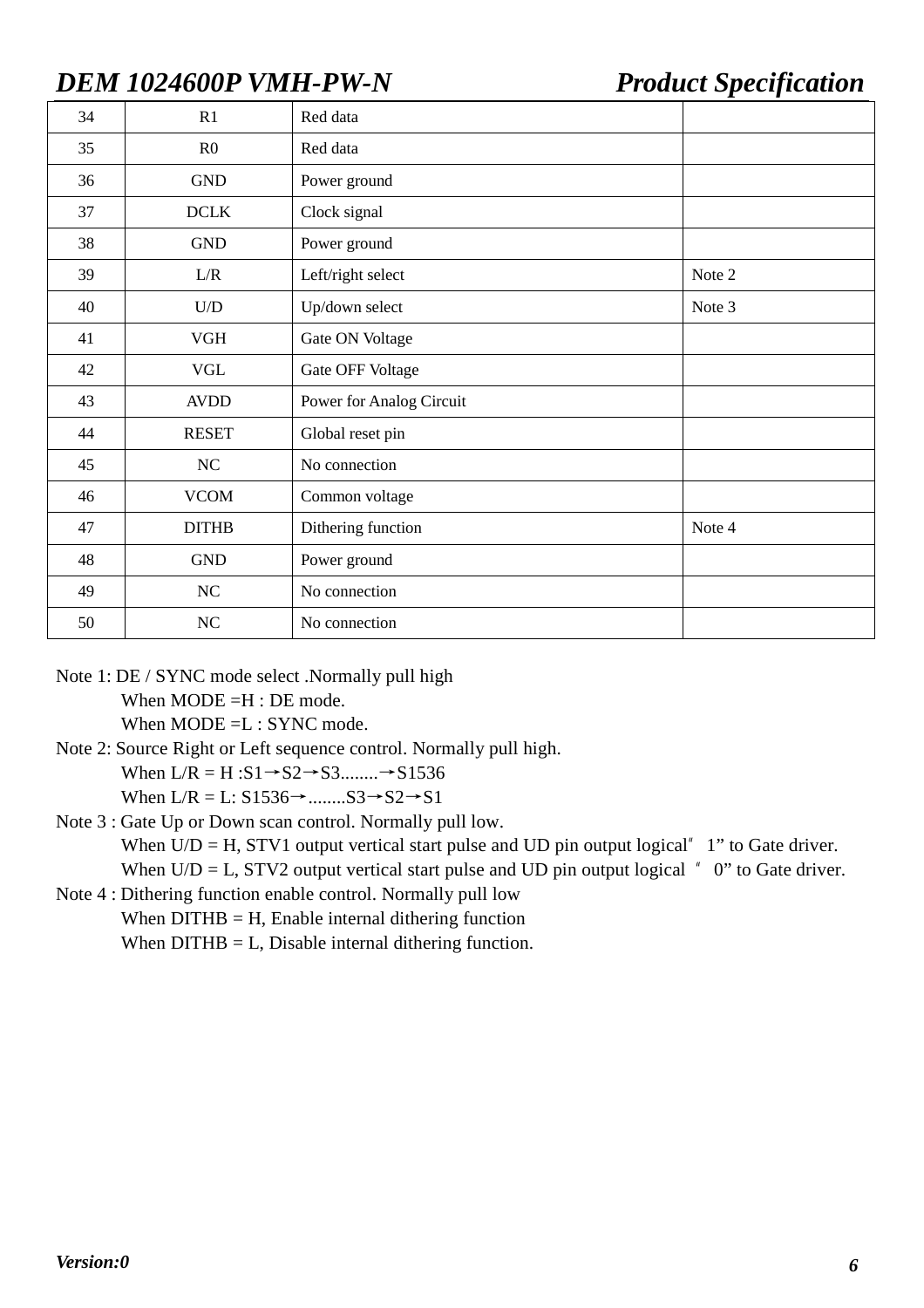### **5. OPTICAL CHARACTERISTICS**

| <b>ITEM</b>                        |              |             | <b>CONDITIONS</b><br><b>SYMBOL</b>    |                 | <b>SPECIFICATIONS</b> |                 |             | <b>NOTE</b> |
|------------------------------------|--------------|-------------|---------------------------------------|-----------------|-----------------------|-----------------|-------------|-------------|
|                                    |              |             |                                       | <b>MIN</b>      | TYP.                  | <b>MAX</b>      | <b>UNIT</b> |             |
| Luminance                          |              | L           | $I_L = 200mA$                         |                 | 300                   |                 | $Cd/m^2$    |             |
| Contrast ratio                     |              | <b>CR</b>   | $\theta = 0^{\circ}$                  |                 | 800                   |                 |             |             |
| Response time                      |              | <b>TON</b>  | $25^{\circ}$ C                        |                 | 30                    | 40              | ms          |             |
|                                    |              | <b>TOFF</b> |                                       |                 |                       |                 |             |             |
|                                    |              | RX          |                                       |                 | 0.605                 |                 |             |             |
|                                    | <b>RED</b>   | RY          |                                       | TYP.<br>$-0.03$ | 0.336                 | TYP.<br>$+0.03$ |             |             |
|                                    | <b>GREEN</b> | <b>GX</b>   | <b>VIEWING</b><br><b>NORMAL ANGLE</b> |                 | 0.297                 |                 |             |             |
| CIE                                |              | <b>GY</b>   |                                       |                 | 0.552                 |                 |             |             |
| <b>COLOUR</b><br><b>COORDINATE</b> |              | <b>BX</b>   |                                       |                 | 0.139                 |                 |             |             |
|                                    | <b>BLUE</b>  | <b>BY</b>   |                                       |                 | 0.132                 |                 |             |             |
|                                    |              | <b>WX</b>   |                                       |                 | 0.307                 |                 |             |             |
|                                    | <b>WHITE</b> | <b>WY</b>   |                                       |                 | 0.338                 |                 |             |             |
|                                    |              | $\theta$ x+ |                                       |                 | 85                    |                 |             |             |
| <b>VIEWING</b>                     | Hor.         | $\theta$ x- |                                       |                 | 85                    |                 |             |             |
| <b>ANGLE</b>                       |              | $\theta$ y+ | $CR \ge 10$                           |                 | 85                    |                 | Degree      |             |
|                                    | Ver.         | $\theta$ y- |                                       |                 | 85                    |                 |             |             |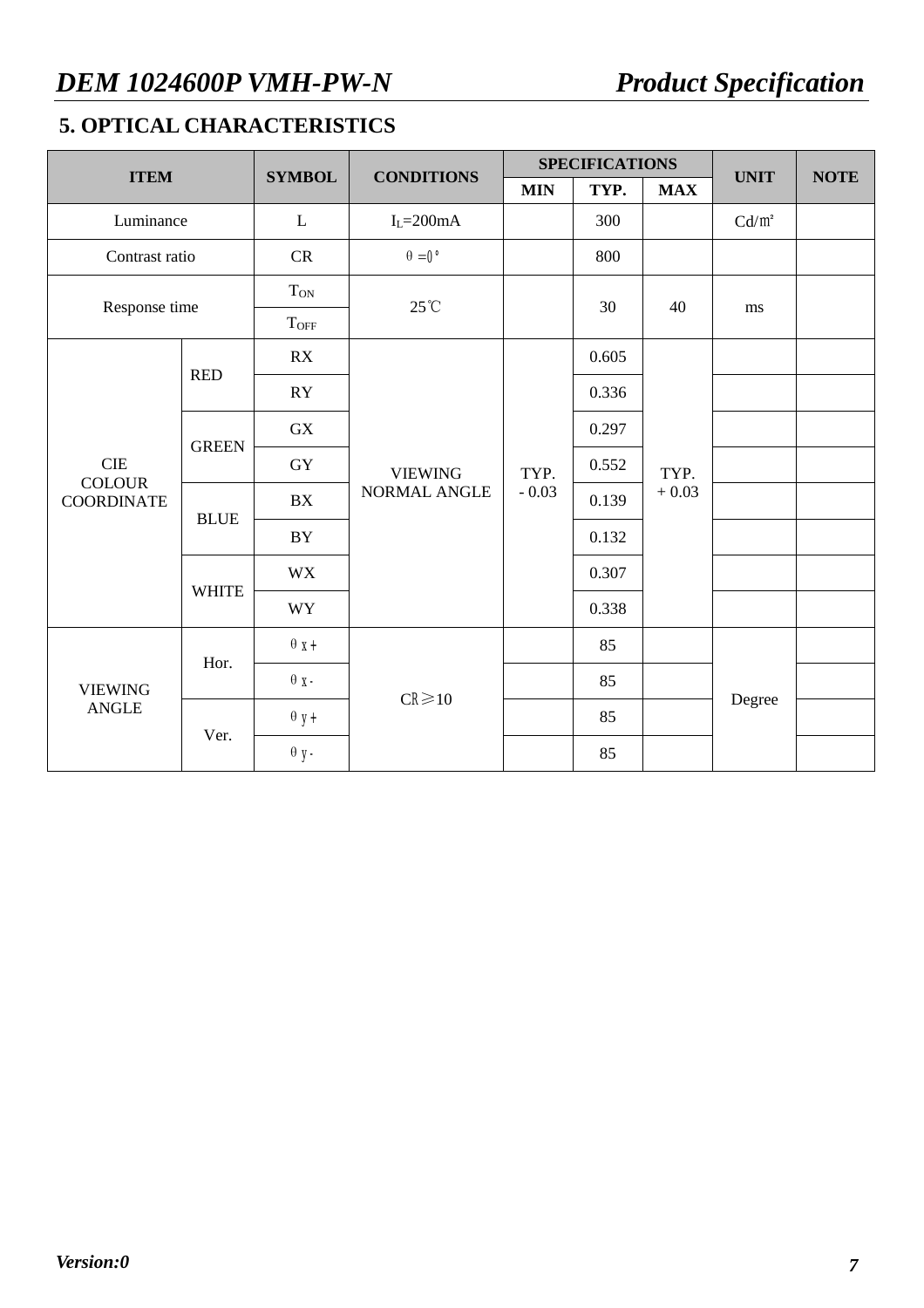Note 1 : Definition of Viewing Angle 0 x and 0 y:



Brightness of selected dots (black)

Note 3: Definition of response time (TR, TF)

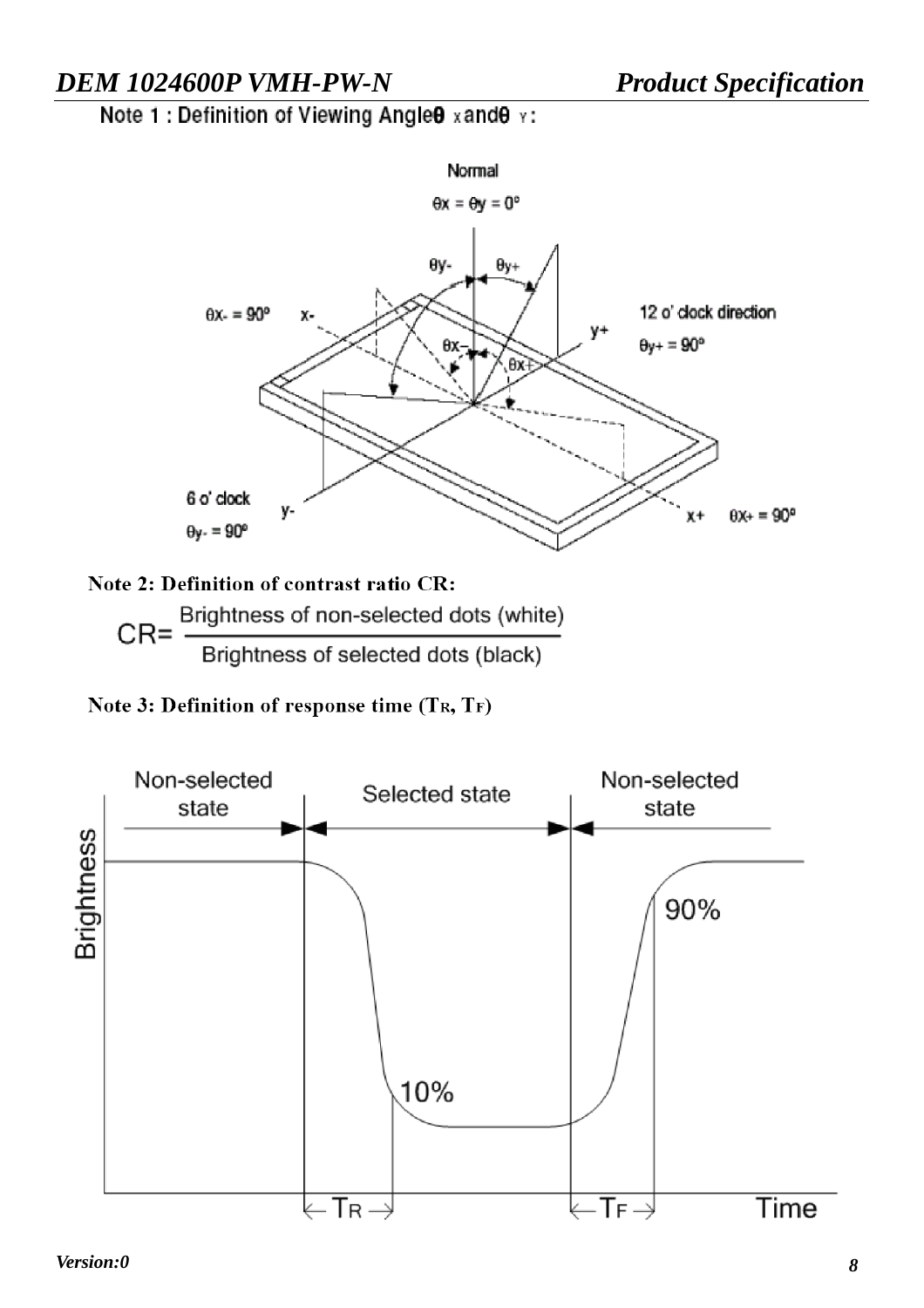### **Note 4: Definition of Luminance**

*OThe Brightness Test Equipment Setup* 

Field= $2^{\circ}$  (As measuring "black" image, field= $2^{\circ}$  is the best testing condition)



### **2 The Brightness Test Point Setup**

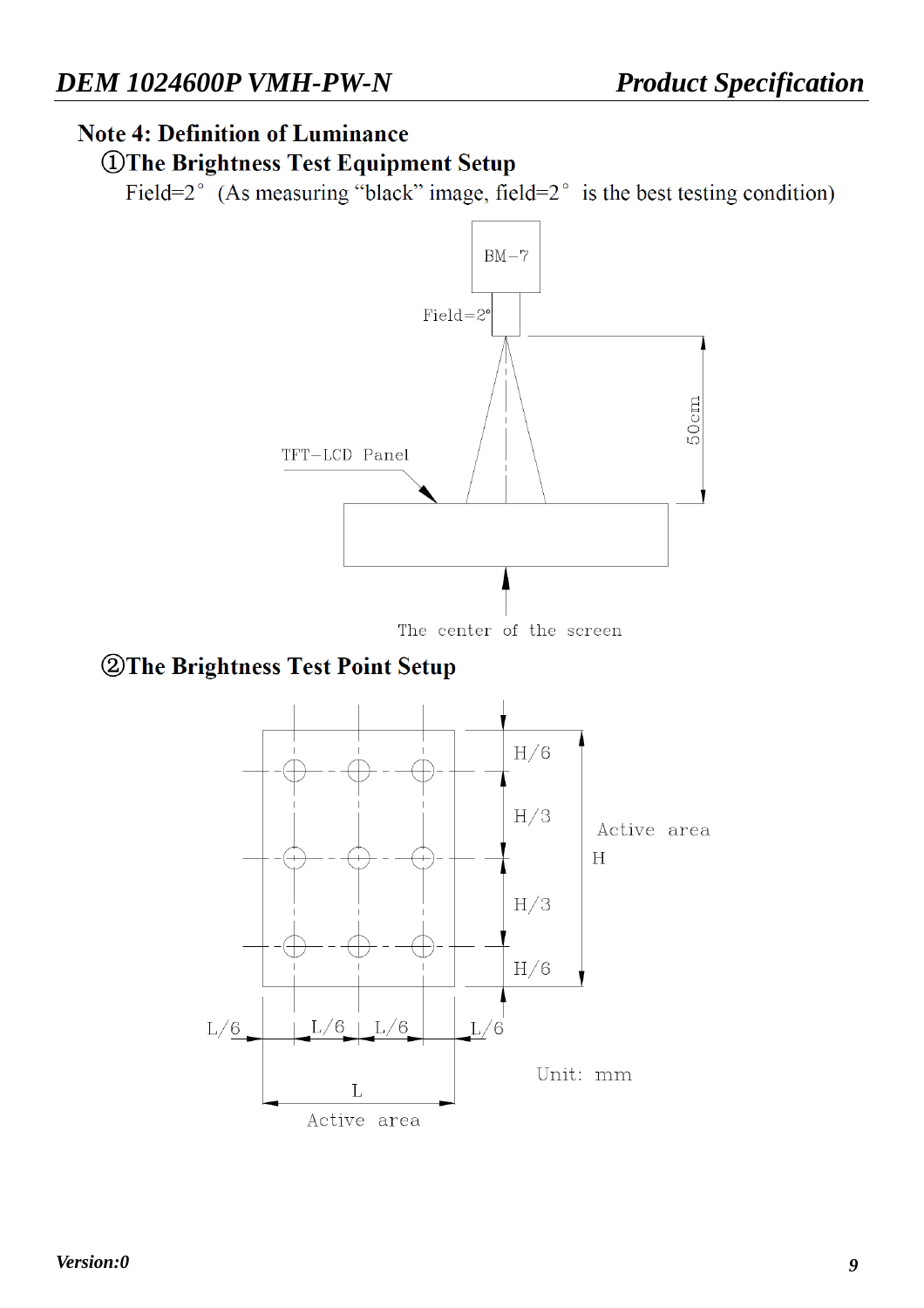#### **6. ABSOLUTE MAXIMUM RATINGS**

| <b>PARAMETER</b>            | <b>SYMBOL</b> | <b>MIN</b> | <b>MAX</b> | <b>UNIT</b>  |
|-----------------------------|---------------|------------|------------|--------------|
| <b>Power Supply Voltage</b> | VDD           | $-0.5$     | 5.0        |              |
| Operating temperature       | Top           | $-20$      | $+70$      | $^{\circ}$ C |
| Storage temperature         | Tst           | $-30$      | $+80$      | $^{\circ}$ C |

#### **7. ELECTRICAL CHARACTERISTICS**

#### **7.1 BLACKLIGHT DRIVING CONDITIONS**

| <b>ITEM</b>           | <b>SYMBOL</b> |            | <b>SPECIFICATIONS</b> | <b>UNIT</b> | <b>REMARK</b> |  |
|-----------------------|---------------|------------|-----------------------|-------------|---------------|--|
|                       |               | <b>MIN</b> | TYP.                  | <b>MAX</b>  |               |  |
| <b>Supply Voltage</b> | Vf            |            | 9.6                   |             | $\bf{V}$      |  |
| <b>Supply Current</b> |               |            | <b>200</b>            |             | mA            |  |
| Power consumption     |               |            | 1.92                  |             | W             |  |
| LED lifetime          |               | 30,000     |                       |             | $H_r$         |  |

#### **7.2 ELECTRICAL CHARACTERISTICS**

| <b>ITEM</b>   | <b>SYMBOL</b> | <b>MIN</b> | TYP.                         | <b>MAX</b> | <b>UNIT</b>             |
|---------------|---------------|------------|------------------------------|------------|-------------------------|
|               | <b>VDD</b>    | 3.0        | 3.3                          | 3.6        | $\overline{\mathsf{V}}$ |
|               | <b>AVDD</b>   |            | 9.6                          |            | V                       |
| Power Supply  | <b>VGH</b>    |            | 18                           |            | $\mathbf V$             |
|               | <b>VGL</b>    |            | -6                           |            | V                       |
|               | <b>VCOM</b>   | 4.0        |                              | 4.4        | V                       |
| Input voltage | Vil           | <b>GND</b> | $\qquad \qquad \blacksquare$ | $0.3$ VDD  | $\overline{V}$          |
|               | Vih           | 0.7VDD     | $\overline{\phantom{a}}$     | <b>VDD</b> | V                       |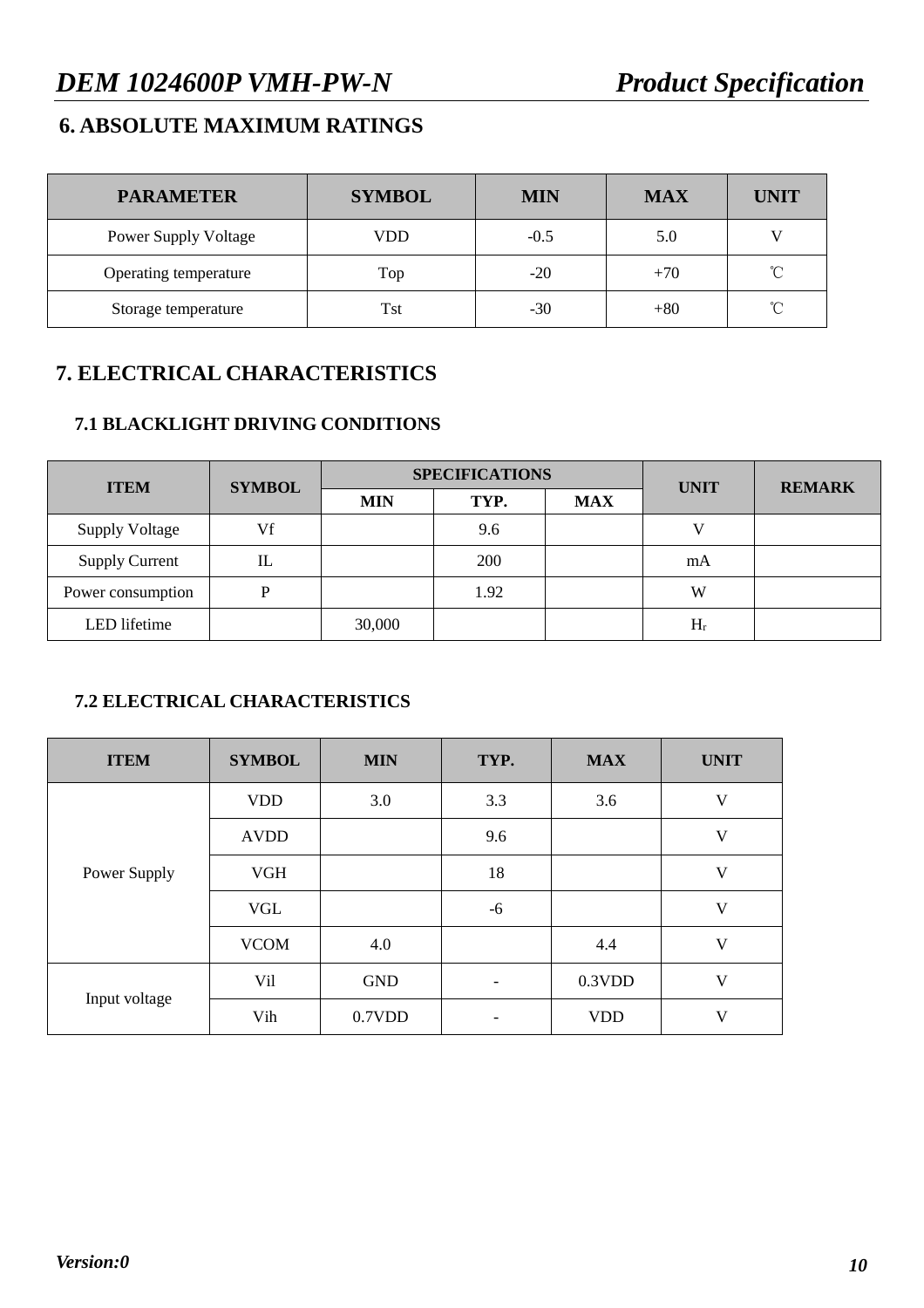### **8.TIMING CHARACTERISTICS**

#### **8.1 Vertical input timing**



#### **8.2 Horizontal input timing**

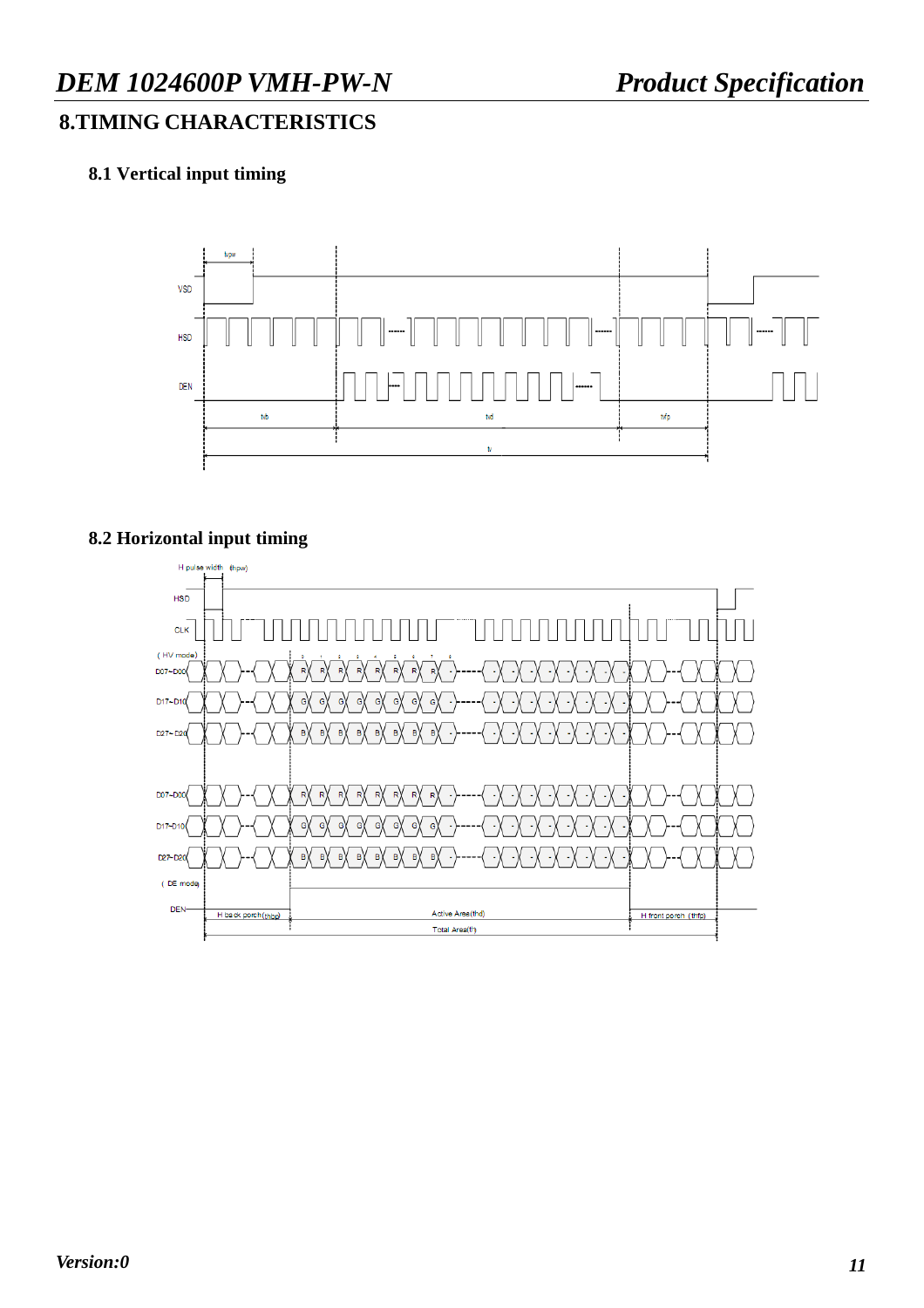#### DE mode

DE mode

| PL IIIVUG                       |          |      |      |      |             |  |
|---------------------------------|----------|------|------|------|-------------|--|
| Parameter                       | Symbol   |      | Unit |      |             |  |
|                                 |          | Min. | Typ. | Max. |             |  |
| DCLK frequency @Frame rate=60hz | fclk     | 40.8 | 51.2 | 67.2 | Mhz         |  |
| Horizontal display area         | thd      |      | 1024 |      | <b>DCLK</b> |  |
| <b>HSYNC</b> period time        | th       | 1114 | 1344 | 1400 | <b>DCLK</b> |  |
| <b>HSYNC blanking</b>           | thb+thfp | 90   | 320  | 376  | <b>DCLK</b> |  |
| Vertical display area           | tvd      |      | 600  |      | н           |  |
| VSYNC period time               | tv       | 610  | 635  | 800  | н           |  |
| <b>VSYNC blanking</b>           | tvb+tvfp | 10   | 35   | 200  | н           |  |

#### $HV mode(1)$

HV mode<br>Horizontal input timing

| <b>HUIZUIRAL INDUCTIONIU</b>    |      |        |       |      |      |             |
|---------------------------------|------|--------|-------|------|------|-------------|
| Parameter                       |      | Symbol | Value |      |      | <b>Unit</b> |
| Horizontal display area         |      | thd    |       | 1024 |      | <b>DCLK</b> |
| DCLK frequency@ Frame rate=60hz |      | fclk   | Min.  | Typ. | Max. |             |
|                                 |      |        | 44.9  | 51.2 | 63   | Mhz         |
| 1 Horizontal Line               |      | th     | 1200  | 1344 | 1400 |             |
|                                 | Min. |        |       | 1    |      |             |
| <b>HSYNC</b> pulse width        | Typ. | thpw   |       |      |      | <b>DCLK</b> |
|                                 | Max. |        |       | 140  |      |             |
| HSYNC back porch                |      | thbp   | 160   | 160  | 160  |             |
| HSYNC front porch               |      | thfp   | 16    | 160  | 216  |             |

#### $HV mode(2)$

| Vertical input timing |        |      |             |      |   |  |
|-----------------------|--------|------|-------------|------|---|--|
| Parameter             | Symbol |      | <b>Unit</b> |      |   |  |
|                       |        | Min. | Typ.        | Max. |   |  |
| Vertical display area | tvd    | 600  |             |      | н |  |
| VSYNC period time     | tv     | 624  | 635         | 750  | н |  |
| VSYNC pulse width     | tvpw   |      |             | 20   | н |  |
| VSYNC back porch      | tvb    | 23   | 23          | 23   | н |  |
| VSYNC front porch     | tvfp   |      | 12          | 127  | н |  |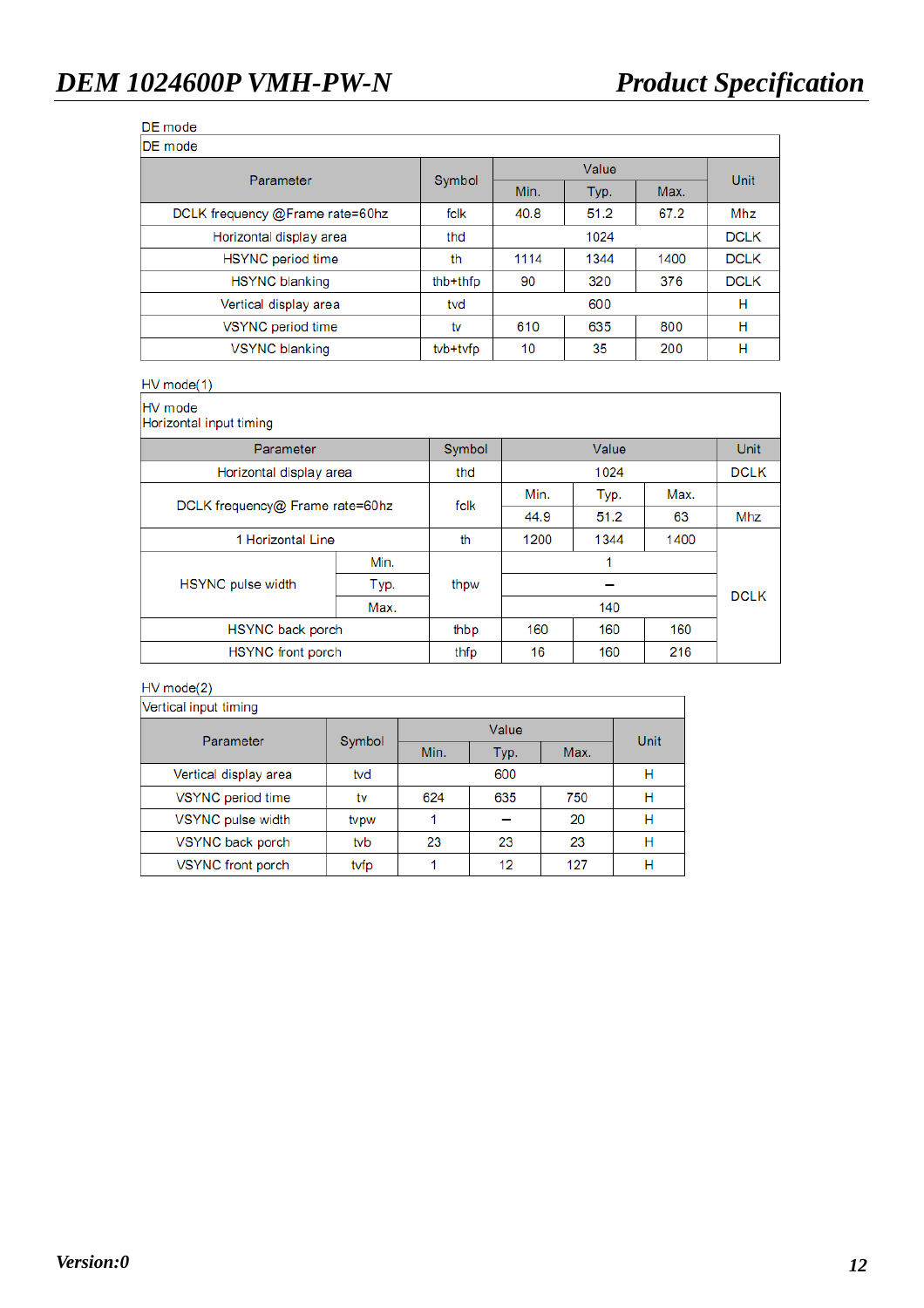### **9. RELIABILITY TEST**

| NO.            | <b>TEST ITEM</b>                                       | <b>CONDITIONS</b>                                       |                      |
|----------------|--------------------------------------------------------|---------------------------------------------------------|----------------------|
|                | <b>HIGH TEMPERATURE STORAGE</b>                        | $TA=80^{\circ}C$                                        | 96H                  |
| $\overline{2}$ | LOW TEMPERATURE STORAGE                                | $TA = -30^{\circ}C$                                     | 96H                  |
| 3              | <b>HIGH TEMPERATURE OPERATION</b>                      | $TA=70^{\circ}C$                                        | 96H                  |
| $\overline{4}$ | LOW TEMPERATURE OPERATION                              | $TA = -20^{\circ}C$                                     | 96H                  |
| 5              | HIGH TEMPERATURE AND HIGH<br><b>HUMIDITY OPERATION</b> | $+60^{\circ}$ C, 90%RH                                  | 96H                  |
| 6              | THERMAL SHOCK                                          | $-30^{\circ}\text{C} \rightarrow +80^{\circ}\text{C}$ , | <b>0.5H: 5CYCLES</b> |